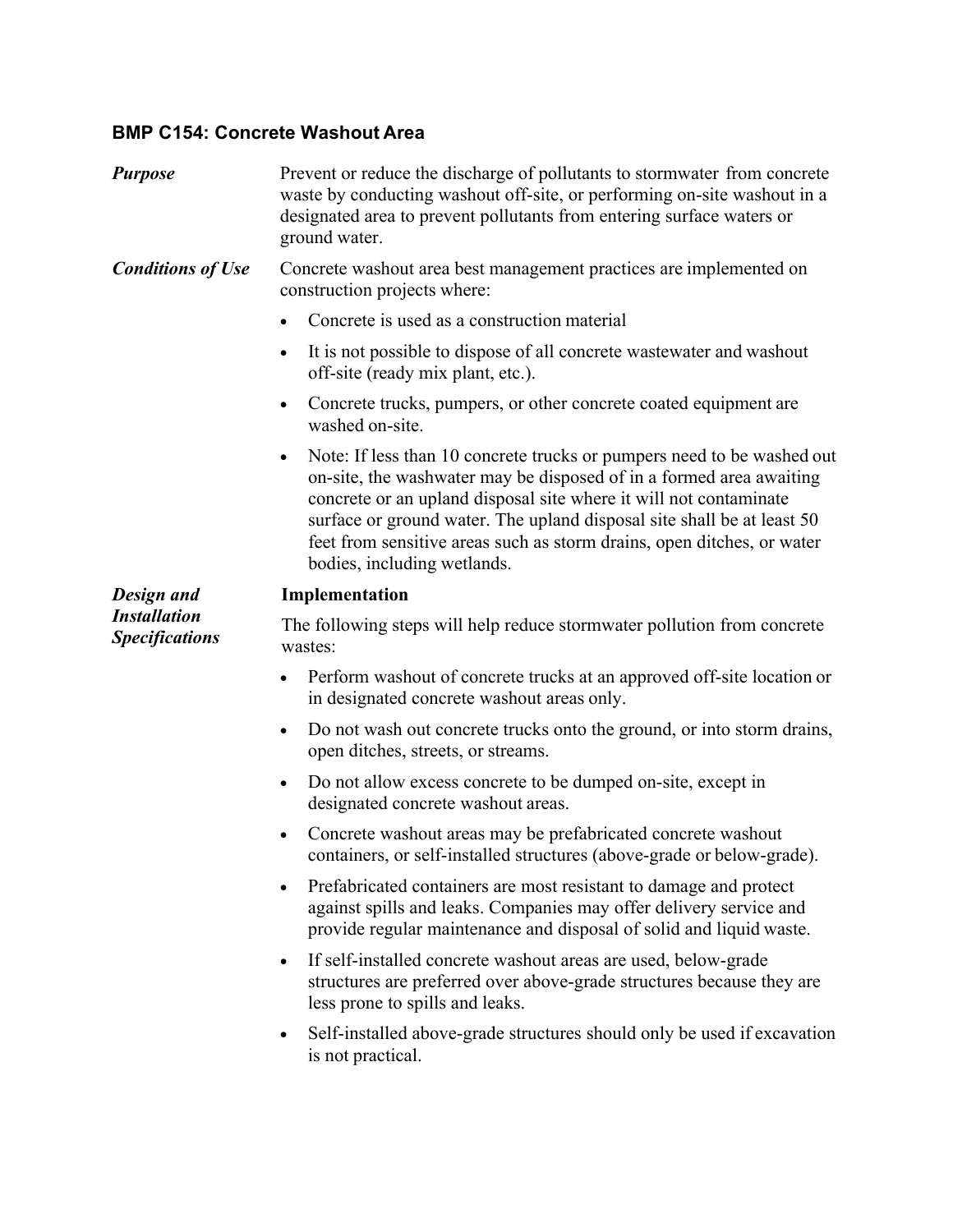# **Education**

- Discuss the concrete management techniques described in this BMP with the ready-mix concrete supplier before any deliveries are made.
- Educate employees and subcontractors on the concrete waste management techniques described in this BMP.
- Arrange for contractor's superintendent or Certified Erosion and Sediment Control Lead (CESCL) to oversee and enforce concrete waste management procedures.
- A sign should be installed adjacent to each temporary concrete washout facility to inform concrete equipment operators to utilize the proper facilities.

#### **Contracts**

Incorporate requirements for concrete waste management into concrete supplier and subcontractor agreements.

### **Location and Placement**

- Locate washout area at least 50 feet from sensitive areas such as storm drains, open ditches, or water bodies, including wetlands.
- Allow convenient access for concrete trucks, preferably near the area where the concrete is being poured.
- If trucks need to leave a paved area to access washout, prevent trackout with a pad of rock or quarry spalls (see BMP C105). These areas should be far enough away from other construction traffic to reduce the likelihood of accidental damage and spills.
- The number of facilities you install should depend on the expected demand for storage capacity.
- On large sites with extensive concrete work, washouts should be placed in multiple locations for ease of use by concrete truck drivers.

# **On-site Temporary Concrete Washout Facility, Transit Truck Washout Procedures:**

- Temporary concrete washout facilities shall be located a minimum of 50 ft from sensitive areas including storm drain inlets, open drainage facilities, and watercourses. See [Figures 4.1.7 a](#page-5-0)nd [4.1.8.](#page-5-1)
- Concrete washout facilities shall be constructed and maintained in sufficient quantity and size to contain all liquid and concrete waste generated by washout operations.
- Washout of concrete trucks shall be performed in designated areas only.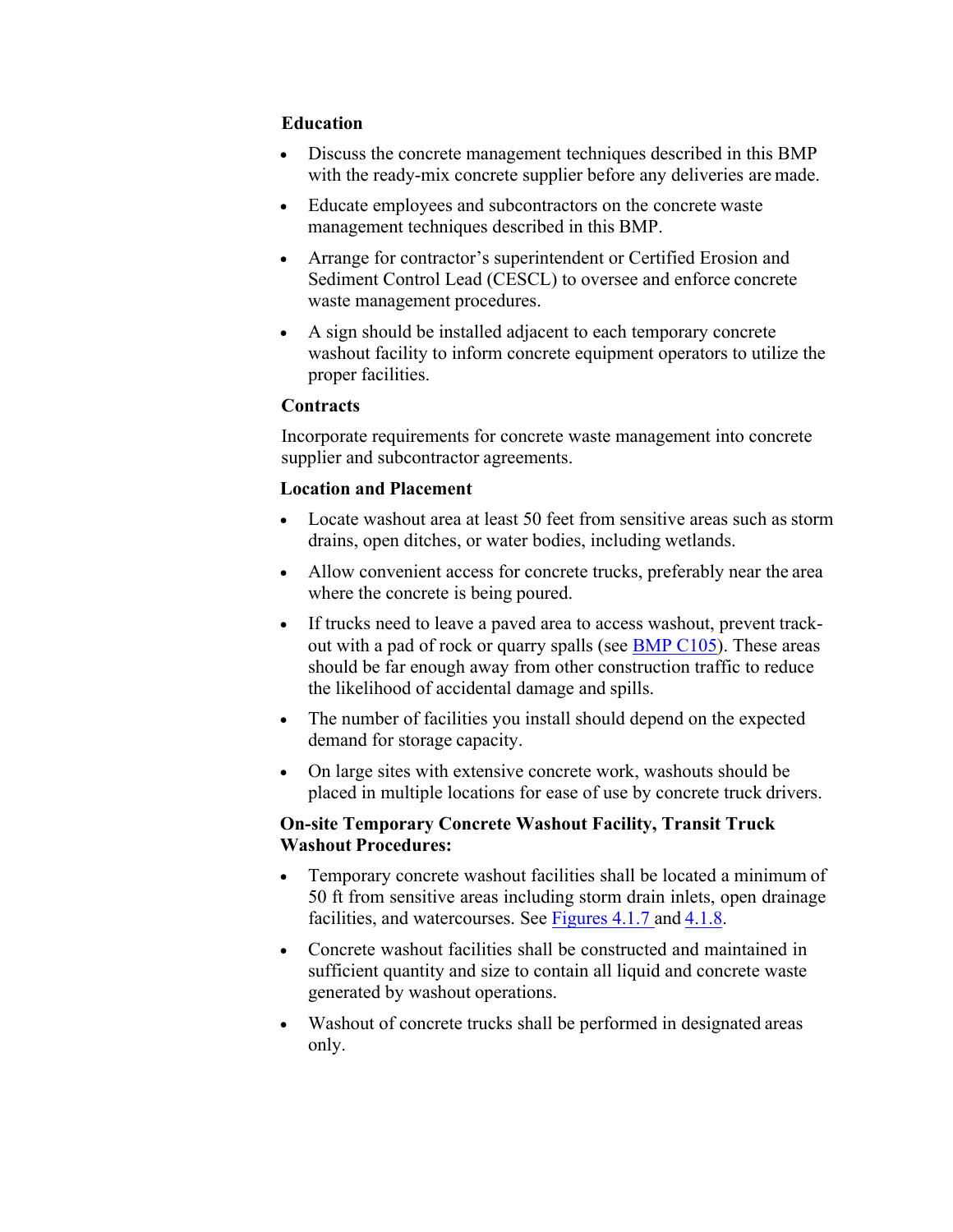- Concrete washout from concrete pumper bins can be washed into concrete pumper trucks and discharged into designated washout area or properly disposed of off-site.
- Once concrete wastes are washed into the designated area and allowed to harden, the concrete should be broken up, removed, and disposed of per applicable solid waste regulations. Dispose of hardened concrete on a regular basis.
- Temporary Above-Grade Concrete Washout Facility
	- Temporary concrete washout facility (type above grade) should be constructed as shown on the details below, with a recommended minimum length and minimum width of 10 ft, but with sufficient quantity and volume to contain all liquid and concrete waste generated by washout operations.
	- Plastic lining material should be a minimum of 10 mil polyethylene sheeting and should be free of holes, tears, or other defects that compromise the impermeability of the material.
- Temporary Below-Grade Concrete Washout Facility
	- Temporary concrete washout facilities (type below grade) should be constructed as shown on the details below, with a recommended minimum length and minimum width of 10 ft. The quantity and volume should be sufficient to contain all liquid and concrete waste generated by washout operations.
	- Lath and flagging should be commercial type.
	- Plastic lining material shall be a minimum of 10 mil polyethylene sheeting and should be free of holes, tears, or other defects that compromise the impermeability of the material.
	- Liner seams shall be installed in accordance with manufacturers' recommendations.
	- Soil base shall be prepared free of rocks or other debris that may cause tears or holes in the plastic lining material.

#### *Maintenance Standards*

- Inspect and verify that concrete washout BMPs are in place prior to the commencement of concrete work.
- During periods of concrete work, inspect daily to verify continued performance.
	- Check overall condition and performance.
	- Check remaining capacity (% full).

**Inspection and Maintenance**

 If using self-installed washout facilities, verify plastic liners are intact and sidewalls are not damaged.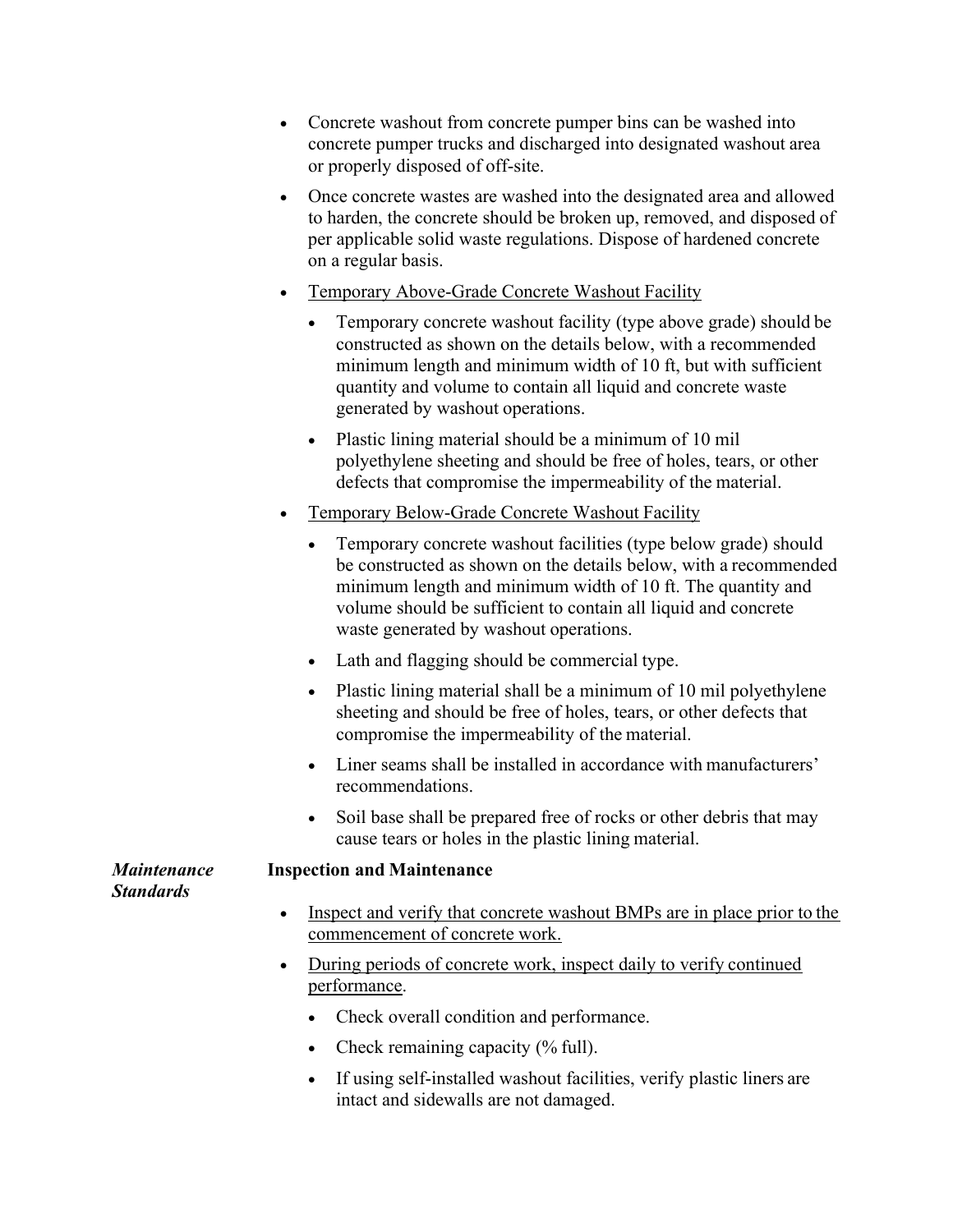- If using prefabricated containers, check for leaks.
- Washout facilities shall be maintained to provide adequate holding capacity with a minimum freeboard of 12 inches.
- Washout facilities must be cleaned, or new facilities must be constructed and ready for use once the washout is 75% full.
- If the washout is nearing capacity, vacuum and dispose of the waste material in an approved manner.
	- Do not discharge liquid or slurry to waterways, storm drains or directly onto ground.
	- Do not use sanitary sewer without local approval.
	- Place a secure, non-collapsing, non-water collecting cover over the concrete washout facility prior to predicted wet weather to prevent accumulation and overflow of precipitation.
	- Remove and dispose of hardened concrete and return the structure to a functional condition. Concrete may be reused on-site or hauled away for disposal or recycling.
- When you remove materials from the self-installed concrete washout, build a new structure; or, if the previous structure is still intact, inspect for signs of weakening or damage, and make any necessary repairs. Re-line the structure with new plastic after each cleaning.

# **Removal of Temporary Concrete Washout Facilities**

- When temporary concrete washout facilities are no longer required for the work, the hardened concrete, slurries and liquids shall be removed and properly disposed of.
- Materials used to construct temporary concrete washout facilities shall be removed from the site of the work and disposed of or recycled.
- Holes, depressions or other ground disturbance caused by the removal of the temporary concrete washout facilities shall be backfilled, repaired, and stabilized to prevent erosion.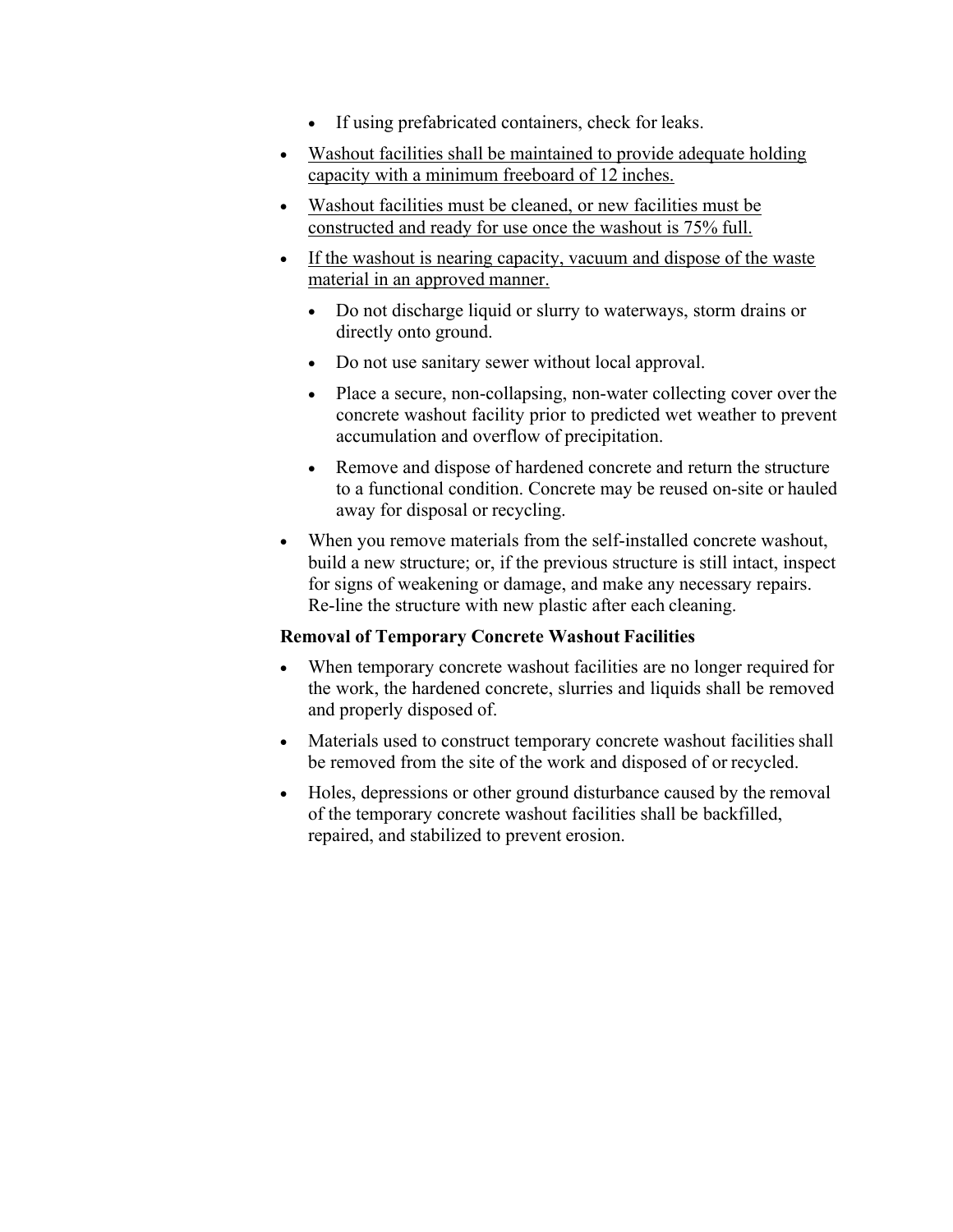

2. THE CONCRETE WASHOUT SIGN (SEE PAGE 6) SHALL<br>BE INSTALLED WITHIN 10 m OF THE TEMPORARY<br>CONCRETE WASHOUT FACILITY.

Figure 4.1.7a - Concrete Washout Area